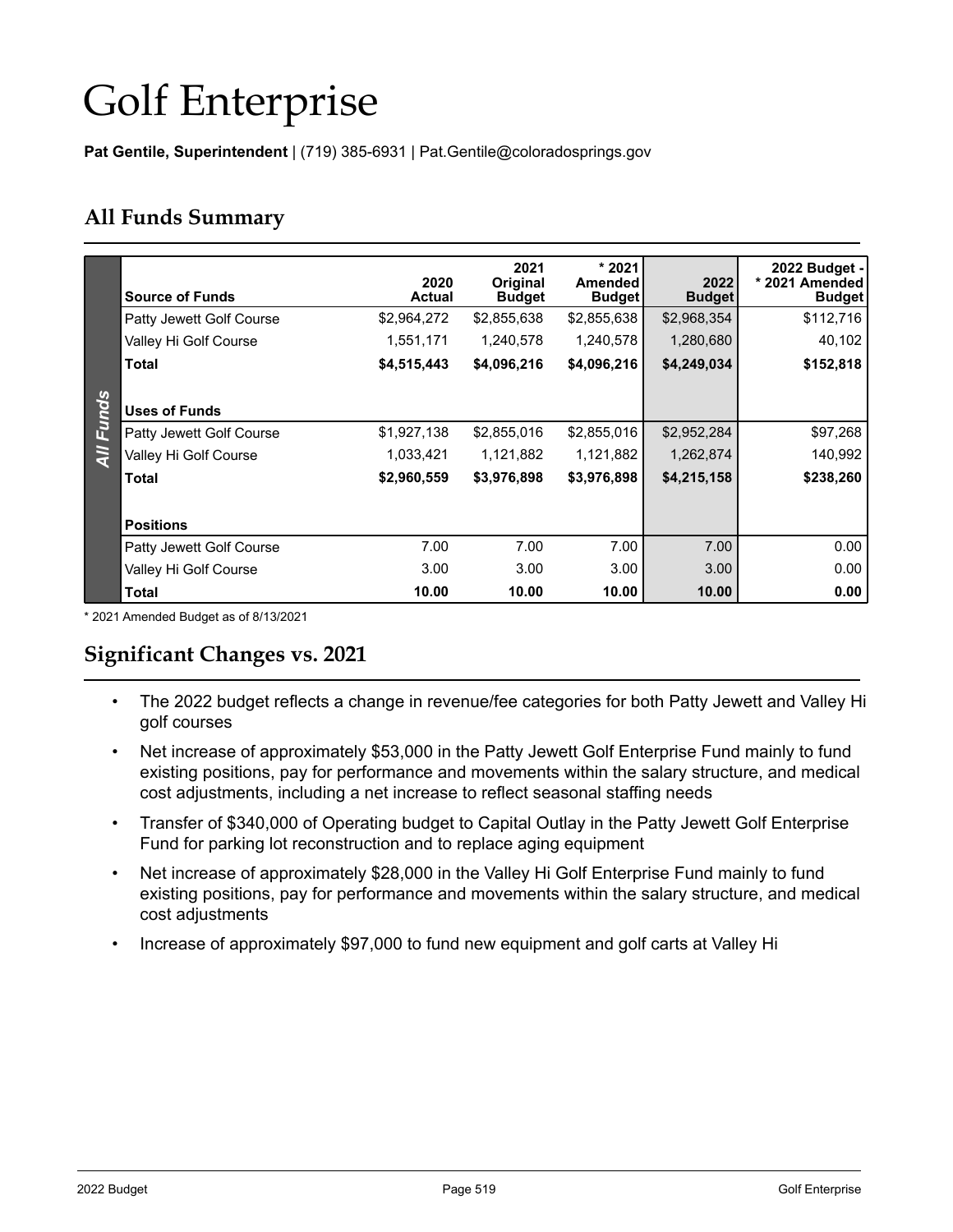## **Golf Enterprise - Overview**

The City owns two golf courses, operated as enterprises, which are maintained for players of all abilities. The Golf Enterprise provides a high quality, affordable golf experience while being a financially responsible self-supporting enterprise. Patty Jewett Golf Course, a 27 hole facility built in 1898, is the third oldest public course west of the Mississippi. It has been City-operated since 1919. Valley Hi Golf Course, an 18-hole facility was constructed in 1956 and purchased by the City in 1975. Both courses provide a wide range of services including full-service restaurants, banquet facilities, pro-shops, lessons, leagues, golf outings, men's and women's association play, and competitive tournament play.

## **Golf Enterprise - Organizational Chart**



The Manager position is funded as part of the PRCS Recreation and Administration budget. This position is not reflected in the position count in the Budget Summary on the following page.

# **2022 Strategic Plan Update**

See the Parks, Recreation and Cultural Services narrative for the department's 2022 Strategic Plan update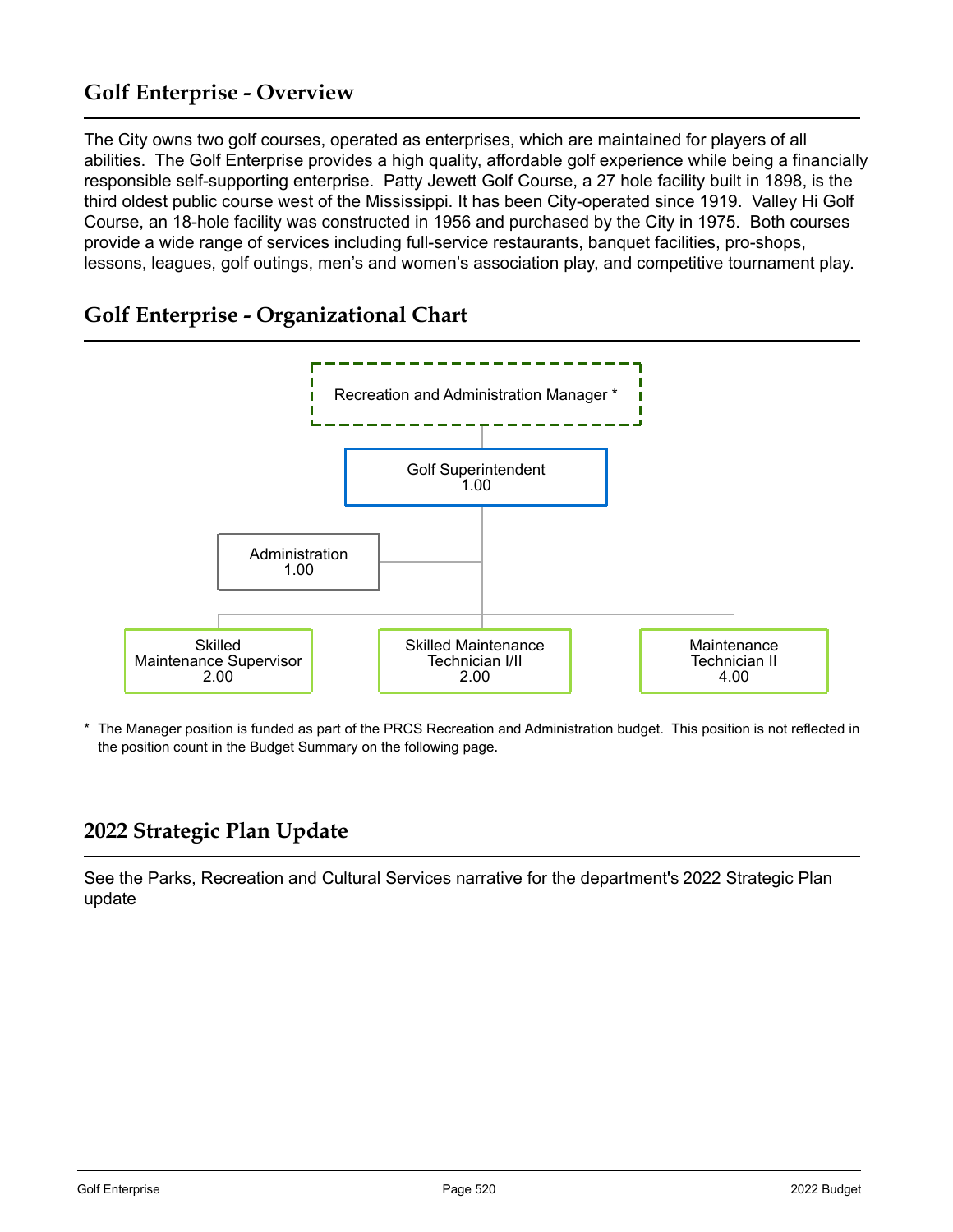The sections below provide a summary of the Budget, authorized positions, changes that occurred after the budget was implemented for 2021, and changes occurring as part of the 2022 Golf Enterprise Budget.

| <b>Source of Funds</b>               | 2019<br><b>Actual</b> | 2020<br><b>Actual</b> | 2021<br><b>Original</b><br><b>Budget</b> | $*2021$<br><b>Amended</b><br><b>Budget</b> | 2022<br><b>Budget</b> | 2022 Budget -<br>* 2021 Amended<br><b>Budget</b> |
|--------------------------------------|-----------------------|-----------------------|------------------------------------------|--------------------------------------------|-----------------------|--------------------------------------------------|
| Adult/Senior<br><b>Annual Permit</b> | \$65,350              | \$48,225              | \$65,350                                 | \$65,350                                   | \$0                   | $($ \$65,350)                                    |
| <b>Permit Green Fees</b>             | 258,161               | 414,060               | 433,764                                  | 433,764                                    | 0                     | (433,764)                                        |
| 18 Hole Round<br><b>Green Fees</b>   | 562,019               | 671.401               | 732.224                                  | 732,224                                    | 1,079,039             | 346,815                                          |
| 9 Hole Round<br><b>Green Fees</b>    | 772,317               | 892,724               | 979,742                                  | 979,742                                    | 1,184,762             | 205,020                                          |
| <b>Cart Fees</b>                     | 364,959               | 312,083               | 406,995                                  | 406,995                                    | 406,980               | (15)                                             |
| Concessions                          | 264,079               | 172,039               | 213,363                                  | 213,363                                    | 278,873               | 65,510                                           |
| Miscellaneous                        | (37,534)              | 419,876               | 2,000                                    | 2,000                                      | 2,000                 | 0                                                |
| Interest                             | 30,005                | 33,864                | 22,200                                   | 22,200                                     | 16,700                | (5,500)                                          |
| <b>Total</b>                         | \$2,279,356           | \$2,964,272           | \$2,855,638                              | \$2,855,638                                | \$2,968,354           | \$112,716                                        |

# **Patty Jewett - Golf Enterprise Fund: Summary, Funding, and Position Changes**

Patty Jewett *Patty Jewett*

| <b>Use of Funds</b>          | 2019<br><b>Actual</b> | 2020<br><b>Actual</b> | 2021<br><b>Original</b><br><b>Budget</b> | $*2021$<br>Amended<br><b>Budget</b> | 2022<br><b>Budget</b> | 2022 Budget -<br>* 2021 Amended<br><b>Budget</b> |  |  |  |
|------------------------------|-----------------------|-----------------------|------------------------------------------|-------------------------------------|-----------------------|--------------------------------------------------|--|--|--|
| Salary/Benefits/<br>Pensions | \$775,622             | \$766,967             | \$760,426                                | \$760,426                           | \$813,307             | \$52,881                                         |  |  |  |
| Operating                    | 1,022,335             | 1,160,171             | 1,764,590                                | 1,764,590                           | 1.448.977             | (315, 613)                                       |  |  |  |
| Capital Outlay               | 300.269               |                       | 330.000                                  | 330,000                             | 690,000               | 360,000                                          |  |  |  |
| <b>Total</b>                 | \$2,098,226           | \$1,927,138           | \$2,855,016                              | \$2,855,016                         | \$2,952,284           | \$97,268                                         |  |  |  |
|                              |                       |                       |                                          |                                     |                       |                                                  |  |  |  |

| <b>Position Title</b>                           | 2020<br><b>Actual</b> | 2021<br><b>Original</b><br><b>Budget</b> | $*2021$<br><b>Amended</b><br><b>Budget</b> | 2022<br><b>Budget</b> | 2022 Budget -<br>* 2021 Amended<br><b>Budget</b> |
|-------------------------------------------------|-----------------------|------------------------------------------|--------------------------------------------|-----------------------|--------------------------------------------------|
| Administrative Technician                       | 1.00                  | 1.00                                     | 1.00                                       | 0.00                  | (1.00)                                           |
| <b>Business Support Specialist,</b><br>Senior   | 0.00                  | 0.00                                     | 0.00                                       | 1.00                  | 1.00                                             |
| Golf Course Superintendent                      | 1.00                  | 1.00                                     | 1.00                                       | 1.00                  | 0.00                                             |
| Maintenance Technician II                       | 3.00                  | 3.00                                     | 3.00                                       | 3.00                  | 0.00                                             |
| <b>Senior Skilled Maintenance</b><br>Technician | 1.00                  | 1.00                                     | 0.00                                       | 0.00                  | 0.00                                             |
| <b>Skilled Maintenance Supervisor</b>           | 0.00                  | 0.00                                     | 1.00                                       | 1.00                  | 0.00                                             |
| Skilled Maintenance Technician I/II             | 1.00                  | 1.00                                     | 1.00                                       | 1.00                  | 0.00                                             |
| <b>Total Positions</b>                          | 7.00                  | 7.00                                     | 7.00                                       | 7.00                  | 0.00                                             |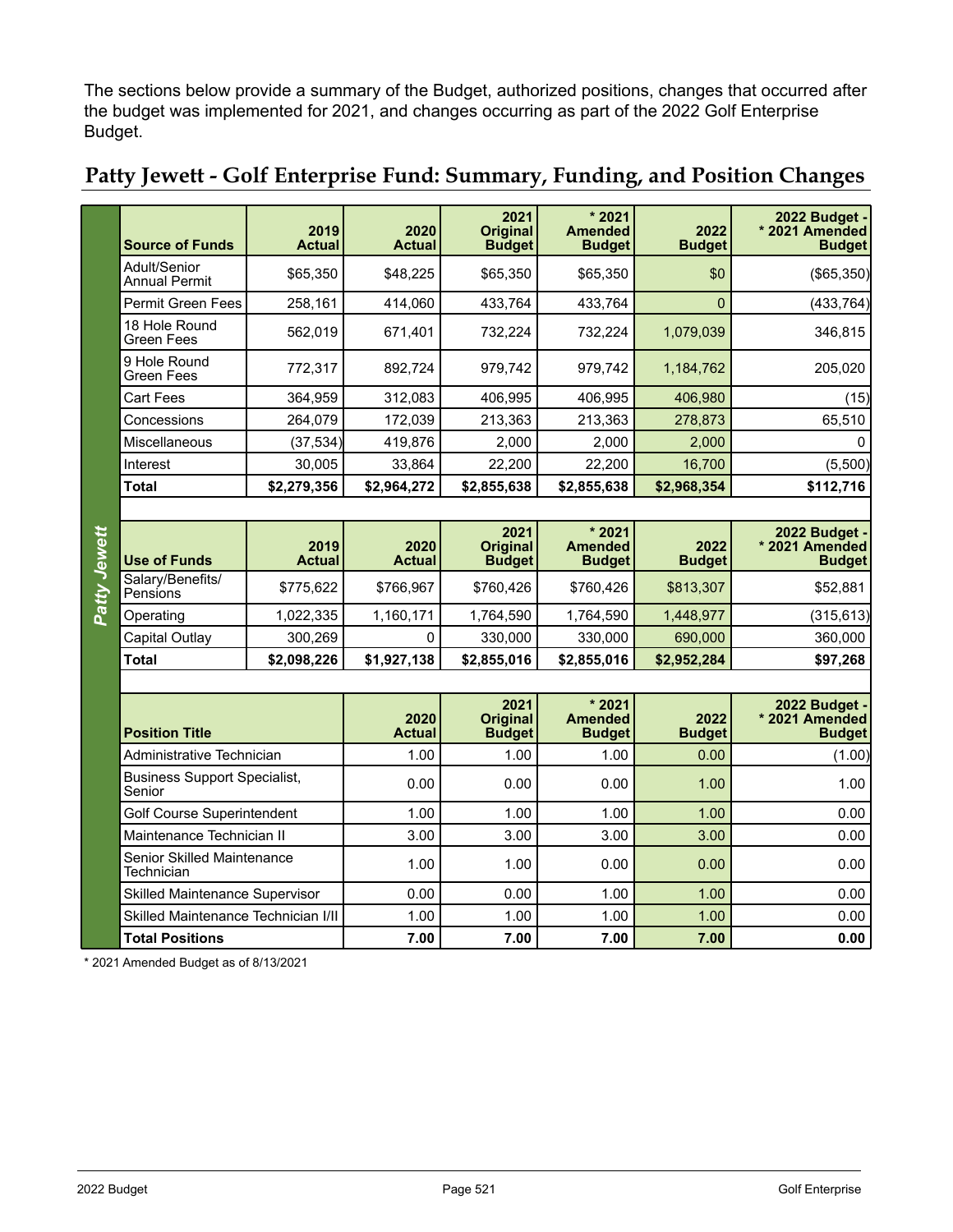# **Patty Jewett - Golf Enterprise Fund: Summary, Funding and Position Changes**

|         | During 2021                                                                                       | * 2021 Amended -<br><b>2021 Original Budget</b> |
|---------|---------------------------------------------------------------------------------------------------|-------------------------------------------------|
|         | None                                                                                              | \$0                                             |
|         | <b>Total During 2021</b>                                                                          | \$0                                             |
|         | <b>For 2022</b>                                                                                   | 2022 Budget -<br>* 2021 Amended Budget          |
|         | <b>Salaries/Benefits/Pensions</b>                                                                 |                                                 |
|         | Net change to fund existing positions                                                             | \$9,338                                         |
|         | Increase to fund market movement, pay for performance, and pay progression                        | 31,798                                          |
| Change  | Increase to fund medical cost adjustments                                                         | 6,745                                           |
|         | Increase to fund seasonal temporary staff                                                         | 5,000                                           |
|         | <b>Total Salaries/Benefits/Pensions</b>                                                           | \$52,881                                        |
|         | <b>Operating</b>                                                                                  |                                                 |
| Funding | Net increase to match anticipated expenditures                                                    | \$24,387                                        |
|         | Redistribution to Capital Outlay for parking lot reconstruction and to replace aging<br>equipment | (340,000)                                       |
|         | <b>Total Operating</b>                                                                            | (\$315,613)                                     |
|         | <b>Capital Outlay</b>                                                                             |                                                 |
|         | Redistribution from Operating for parking lot reconstruction and to replace aging<br>equipment    | \$340,000                                       |
|         | Net increase to match other anticipated expenditures                                              | 20,000                                          |
|         | <b>Total Capital Outlay</b>                                                                       | \$360,000                                       |
|         | Total For 2022                                                                                    | \$97,268                                        |

| <b>Sebu</b>               | During 2021       | * 2021 Amended -<br>2021 Original Budget |
|---------------------------|-------------------|------------------------------------------|
| $\overline{\mathfrak{A}}$ | None              | 0.00                                     |
| G                         | Total During 2021 | 0.00                                     |
| itio                      | <b>For 2022</b>   | 2022 Budget -<br>* 2021 Amended Budget   |
| ပိတ                       | <b>None</b>       | 0.00                                     |
|                           | Total For 2022    | 0.00                                     |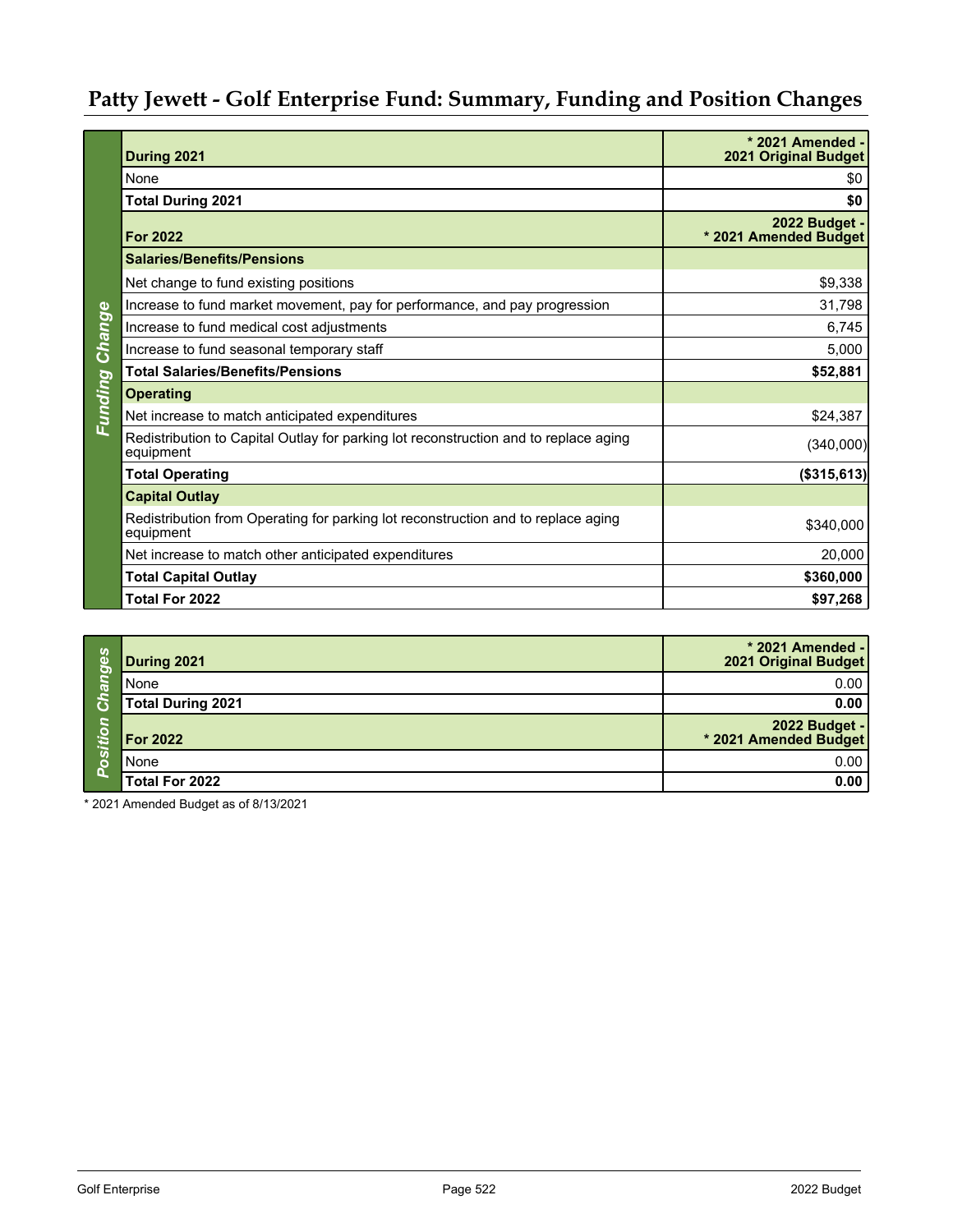# **Valley Hi - Golf Enterprise Fund: Summary, Funding, and Position Changes**

| <b>Source of Funds</b>                   | 2019<br><b>Actual</b> | 2020<br><b>Actual</b> | 2021<br><b>Original</b><br><b>Budget</b> | $*2021$<br><b>Amended</b><br><b>Budget</b> | 2022<br><b>Budget</b> | 2022 Budget -<br>* 2021 Amended<br><b>Budget</b>        |
|------------------------------------------|-----------------------|-----------------------|------------------------------------------|--------------------------------------------|-----------------------|---------------------------------------------------------|
| Adult/Senior<br><b>Annual Permit</b>     | \$29,175              | \$26,500              | \$29,175                                 | \$29,175                                   | \$0                   | (\$29,175)                                              |
| <b>Permit Green Fees</b>                 | 134,102               | 175,265               | 190,469                                  | 190,469                                    | $\mathbf{0}$          | (190, 469)                                              |
| 18 Hole Green<br>Fees                    | 340,329               | 484,281               | 380,377                                  | 380,377                                    | 564,768               | 184,391                                                 |
| 9 Hole Green Fees                        | 304,302               | 311,823               | 368,711                                  | 368,711                                    | 437,466               | 68,755                                                  |
| <b>Cart Fees</b>                         | 208,124               | 224,745               | 225,675                                  | 225,675                                    | 225,675               | 0                                                       |
| Concessions                              | 46,391                | 21,467                | 39,391                                   | 39,391                                     | 46,391                | 7,000                                                   |
| Miscellaneous                            | 6,673                 | 298,237               | 880                                      | 880                                        | 1,680                 | 800                                                     |
| Interest                                 | 8,126                 | 8,853                 | 5,900                                    | 5,900                                      | 4,700                 | (1,200)                                                 |
| <b>Total</b>                             | \$1,077,222           | \$1,551,171           | \$1,240,578                              | \$1,240,578                                | \$1,280,680           | \$40,102                                                |
|                                          |                       |                       |                                          |                                            |                       |                                                         |
| Valley Hi<br><b>Use of Funds</b>         | 2019<br><b>Actual</b> | 2020<br><b>Actual</b> | 2021<br><b>Original</b><br><b>Budget</b> | $*2021$<br><b>Amended</b><br><b>Budget</b> | 2022<br><b>Budget</b> | <b>2022 Budget -</b><br>* 2021 Amended<br><b>Budget</b> |
| Salary/Benefits/<br>Pensions             | \$321,321             | \$319,838             | \$333,386                                | \$333,386                                  | \$361,126             | \$27,740                                                |
| Operating                                | 639,782               | 713,583               | 788,496                                  | 788,496                                    | 901,748               | 113,252                                                 |
| <b>Total</b>                             | \$961,103             | \$1,033,421           | \$1,121,882                              | \$1,121,882                                | \$1,262,874           | \$140,992                                               |
|                                          |                       |                       |                                          |                                            |                       |                                                         |
| <b>Position Title</b>                    |                       |                       | 2021<br><b>Original</b><br><b>Budget</b> | $*2021$<br><b>Amended</b><br><b>Budget</b> | 2022<br><b>Budget</b> | 2022 Budget -<br>* 2021 Amended<br><b>Budget</b>        |
| Maintenance Technician II                |                       | 1.00                  | 1.00                                     | 1.00                                       | 1.00                  | 0.00                                                    |
| Senior Skilled Maintenance<br>Technician |                       | 1.00                  | 1.00                                     | 0.00                                       | 0.00                  | 0.00                                                    |
| <b>Skilled Maintenance Supervisor</b>    |                       | 0.00                  | 0.00                                     | 1.00                                       | 1.00                  | 0.00                                                    |
| Skilled Maintenance Technician           |                       | 1.00                  | 1.00                                     | 1.00                                       | 1.00                  | 0.00                                                    |
| <b>Total Positions</b>                   |                       | 3.00                  | 3.00                                     | 3.00                                       | 3.00                  | 0.00                                                    |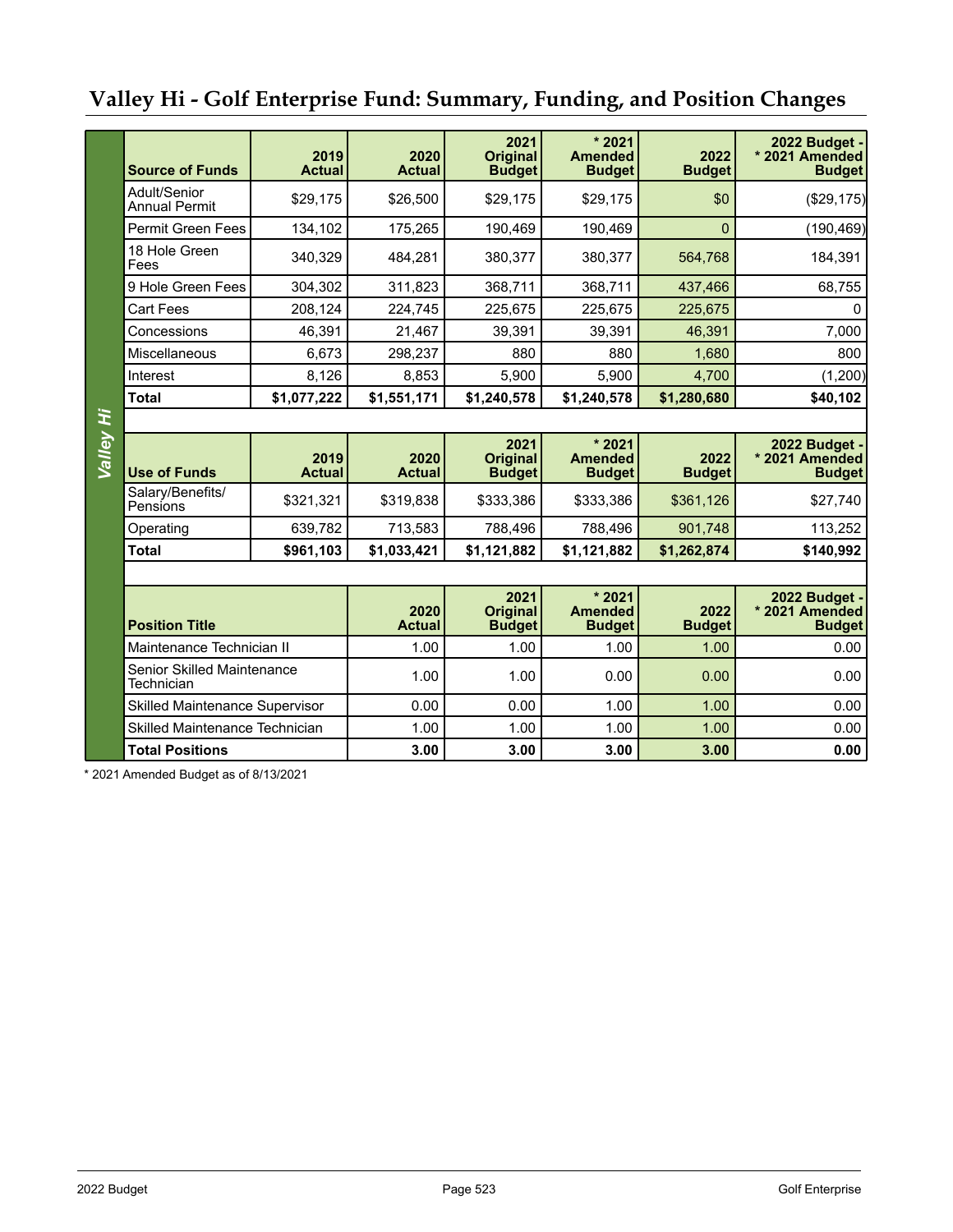# **Valley Hi - Golf Enterprise Fund: Summary, Funding, and Position Changes**

|                | During 2021                                                                | * 2021 Amended -<br>2021 Original Budget      |
|----------------|----------------------------------------------------------------------------|-----------------------------------------------|
|                | None                                                                       | \$0                                           |
|                | <b>Total During 2021</b>                                                   | \$0                                           |
|                | <b>For 2022</b>                                                            | <b>2022 Budget -</b><br>* 2021 Amended Budget |
| Changes        | <b>Salaries/Benefits/Pensions</b>                                          |                                               |
|                | Net change to fund existing positions                                      | \$14,824                                      |
|                | Increase to fund market movement, pay for performance, and pay progression | 10,239                                        |
|                | Increase to fund medical cost adjustments                                  | 2,677                                         |
| <b>Eunding</b> | <b>Total Salaries/Benefits/Pensions</b>                                    | \$27,740                                      |
|                | <b>Operating</b>                                                           |                                               |
|                | Increase to fund equipment and golf cart lease                             | \$96,690                                      |
|                | Net increase to match anticipated expenditures                             | 16,562                                        |
|                | <b>Total Operating</b>                                                     | \$113,252                                     |
|                | <b>Total For 2022</b>                                                      | \$140,992                                     |

| <b>Canges</b> | During 2021              | * 2021 Amended -<br>2021 Original Budget      |
|---------------|--------------------------|-----------------------------------------------|
|               | None                     | 0.00                                          |
| G             | <b>Total During 2021</b> | 0.00                                          |
| S             | <b>For 2022</b>          | <b>2022 Budget -</b><br>* 2021 Amended Budget |
| Positiu       | None                     | 0.00                                          |
|               | Total For 2022           | 0.00                                          |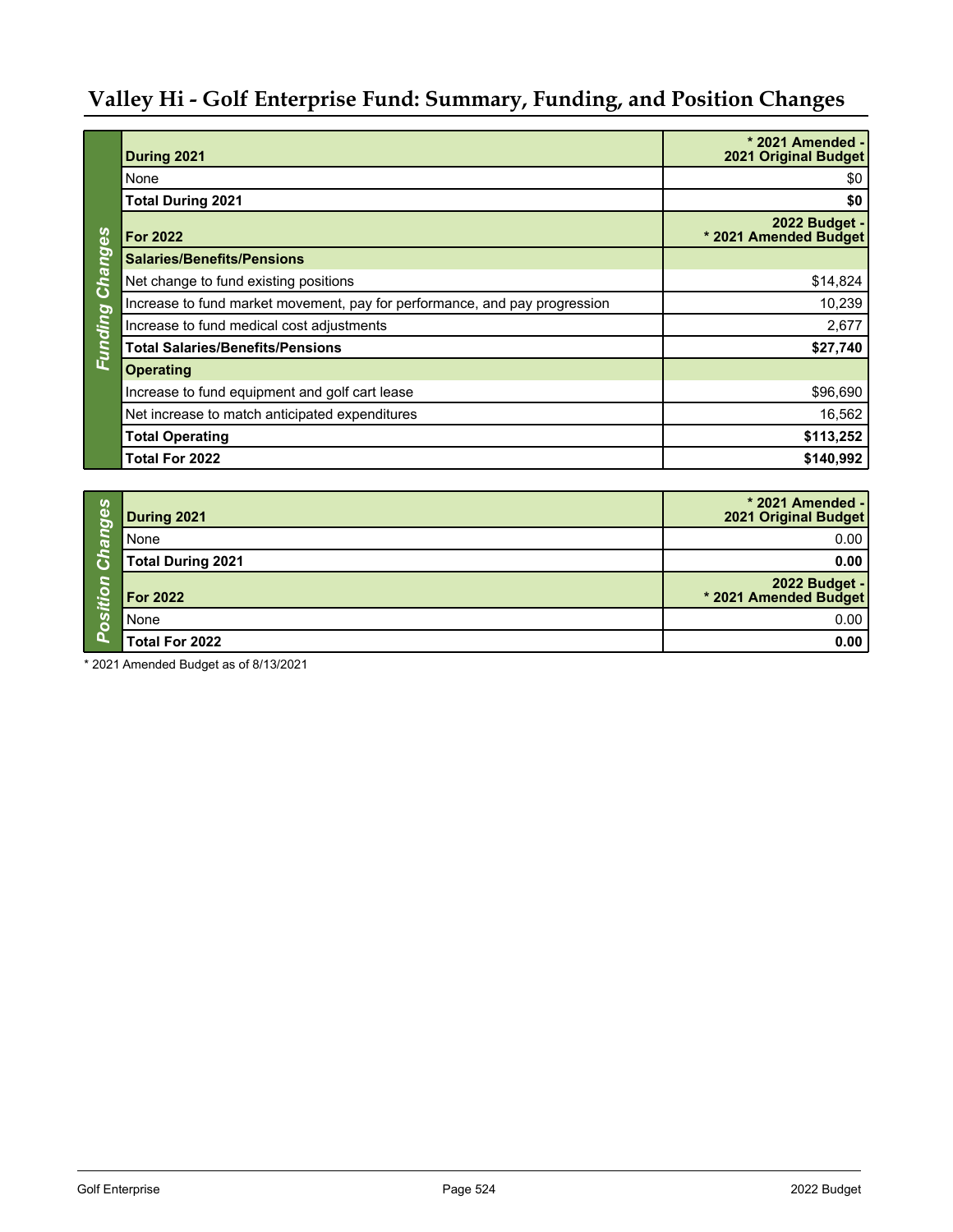#### 451 - GOLF - PATTY JEWETT

Parks - Patty Jewett Golf Course

|                                                  | 2019          | 2020    | 2021<br><b>Original</b> | * 2021<br><b>Amended</b> | 2022          | 2022 Budget -<br>* 2021 Amended |
|--------------------------------------------------|---------------|---------|-------------------------|--------------------------|---------------|---------------------------------|
| <b>Acct # - Description</b>                      | <b>Actual</b> | Actual  | <b>Budget</b>           | <b>Budget</b>            | <b>Budget</b> | <b>Budget</b>                   |
| <b>Salaries/Benefits/Pensions</b>                |               |         |                         |                          |               |                                 |
| 51205 - CIVILIAN SALARIES                        | 427,814       | 434,951 | 438,395                 | 438,395                  | 477,666       | 39,271                          |
| 51210 - OVERTIME                                 | 18,881        | 7,180   | 5,000                   | 5,000                    | 5,000         | 0                               |
| 51220 - SEASONAL TEMPORARY                       | 118,777       | 103,652 | 110,000                 | 110,000                  | 115,000       | 5,000                           |
| 51230 - SHIFT DIFFERENTIAL                       | 553           | 466     | 500                     | 500                      | 500           | 0                               |
| 51235 - STANDBY                                  | 2,907         | 3,064   | 3,000                   | 3,000                    | 3,000         | 0                               |
| 51240 - RETIREMENT TERMINATION SICK              | 7,952         | 13,713  | 0                       | 0                        | 0             | 0                               |
| 51245 - RETIREMENT TERM VACATION                 | 1,471         | 7,813   | 0                       | 0                        | 0             | $\mathbf 0$                     |
| 51299 - SALARIES REIMBURSEMENTS                  | (946)         | (953)   | 0                       | 0                        | $\Omega$      | $\Omega$                        |
| 51610 - PERA                                     | 74,750        | 73,132  | 80,556                  | 80,556                   | 85,828        | 5,272                           |
| 51615 - WORKERS COMPENSATION                     | 21,048        | 20,484  | 15,190                  | 15,190                   | 16,405        | 1,215                           |
| 51620 - EQUITABLE LIFE INSURANCE                 | 1,229         | 1,209   | 1,600                   | 1,600                    | 1,675         | 75                              |
| 51640 - DENTAL INSURANCE                         | 2,820         | 2,716   | 2,892                   | 2,892                    | 2,880         | (12)                            |
| 51655 - RETIRED EMP MEDICAL INS                  | 4,387         | 4,387   | 4,000                   | 4,000                    | 4,000         | 0                               |
| 51675 - UNEMPLOYMENT INSURANCE                   | 4,071         | 6,527   | 0                       | 0                        | 0             | 0                               |
| 51690 - MEDICARE                                 | 7,940         | 7,624   | 8,216                   | 8,216                    | 8,594         | 378                             |
| 51695 - CITY EPO MEDICAL PLAN                    | 16,435        | 16,266  | 18,362                  | 18,362                   | 0             | (18, 362)                       |
| 51696 - ADVANTAGE HD MED PLAN                    | 61,516        | 60,869  | 68,715                  | 68,715                   | 88,009        | 19,294                          |
| 51697 - HRA BENEFIT TO ADV MED PLAN              | 4,017         | 3,867   | 4,000                   | 4,000                    | 4,750         | 750                             |
| <b>Salaries/Benefits/Pensions Total</b>          | 775,622       | 766,967 | 760,426                 | 760,426                  | 813,307       | 52,881                          |
|                                                  |               |         |                         |                          |               |                                 |
| Operating                                        |               |         |                         |                          |               |                                 |
| 52105 - MISCELLANEOUS OPERATING                  | 773           | 0       | 0                       | 0                        | 0             | 0                               |
| 52110 - OFFICE SUPPLIES                          | 1,174         | 1,892   | 1,700                   | 1,700                    | 1,700         | 0                               |
| 52115 - MEDICAL SUPPLIES                         | 680           | 481     | 510                     | 510                      | 510           | 0                               |
| 52120 - COMPUTER SOFTWARE                        | 6,519         | 6,519   | 6,519                   | 6,519                    | 6,519         | 0                               |
| 52122 - CELL PHONES EQUIP AND<br><b>SUPPLIES</b> | 543           | 264     | 0                       | 0                        | 0             | 0                               |
| 52125 - GENERAL SUPPLIES                         | 4,717         | 5,687   | 5,100                   | 5,100                    | 5,100         | 0                               |
| 52140 - WEARING APPAREL                          | 5,385         | 5,292   | 4,000                   | 4,000                    | 5,000         | 1,000                           |
| 52145 - PAINT AND CHEMICAL                       | 1,537         | 857     | 425                     | 425                      | 425           | 0                               |
| 52150 - SEED AND FERTILIZER                      | 70,729        | 67,835  | 76,500                  | 76,500                   | 76,500        | 0                               |
| 52155 - AUTOMOTIVE                               | 1,426         | 2,512   | 1,700                   | 1,700                    | 1,700         | 0                               |
| 52175 - SIGNS                                    | 227           | 147     | 425                     | 425                      | 425           | 0                               |
| 52190 - JANITORIAL SUPPLIES                      | 13,197        | 10,820  | 11,475                  | 11,475                   | 11,475        | 0                               |
| 52205 - MAINT LANDSCAPING                        | 4,807         | 4,814   | 5,100                   | 5,100                    | 5,100         | $\Omega$                        |
| 52210 - MAINT TREES                              | 21,700        | 12,390  | 20,000                  | 20,000                   | 30,000        | 10,000                          |
| 52215 - MAINT GROUNDS                            | 21,580        | 20,589  | 25,500                  | 25,500                   | 25,500        | 0                               |
| 52230 - MAINT FURNITURE AND FIXTURES             | 5,527         | 3,907   | 4,500                   | 4,500                    | 4,500         | 0                               |
| 52235 - MAINT MACHINERY AND<br><b>APPARATUS</b>  | 29,006        | 17,201  | 25,500                  | 25,500                   | 25,500        | 0                               |
| 52240 - MAINT NONFLEET VEHICLES EQP              | 0             | 0       | 850                     | 850                      | 850           | 0                               |
| 52265 - MAINT BUILDINGS AND<br><b>STRUCTURE</b>  | 28,820        | 21,448  | 38,250                  | 38,250                   | 40,000        | 1,750                           |
| 52270 - MAINT WELLS AND RESERVOIRS               | 26,914        | 23,249  | 19,550                  | 19,550                   | 25,000        | 5,450                           |
| 52280 - MAINT ROADS AND BRIDGES                  | 2,067         | 1,814   | 7,000                   | 7,000                    | 20,000        | 13,000                          |
| 52405 - ADVERTISING SERVICES                     | 0             | 0       | 7,000                   | 7,000                    | 7,000         | 0                               |
| 52410 - BUILDING SECURITY SERVICES               | 10,309        | 6,110   | 8,812                   | 8,812                    | 8,812         | 0                               |
| 52435 - GARBAGE REMOVAL SERVICES                 | 9,271         | 6,416   | 7,000                   | 7,000                    | 7,000         | 0                               |
| 52445 - JANITORIAL SERVICES                      | 31,200        | 33,800  | 33,800                  | 33,800                   | 33,800        | 0                               |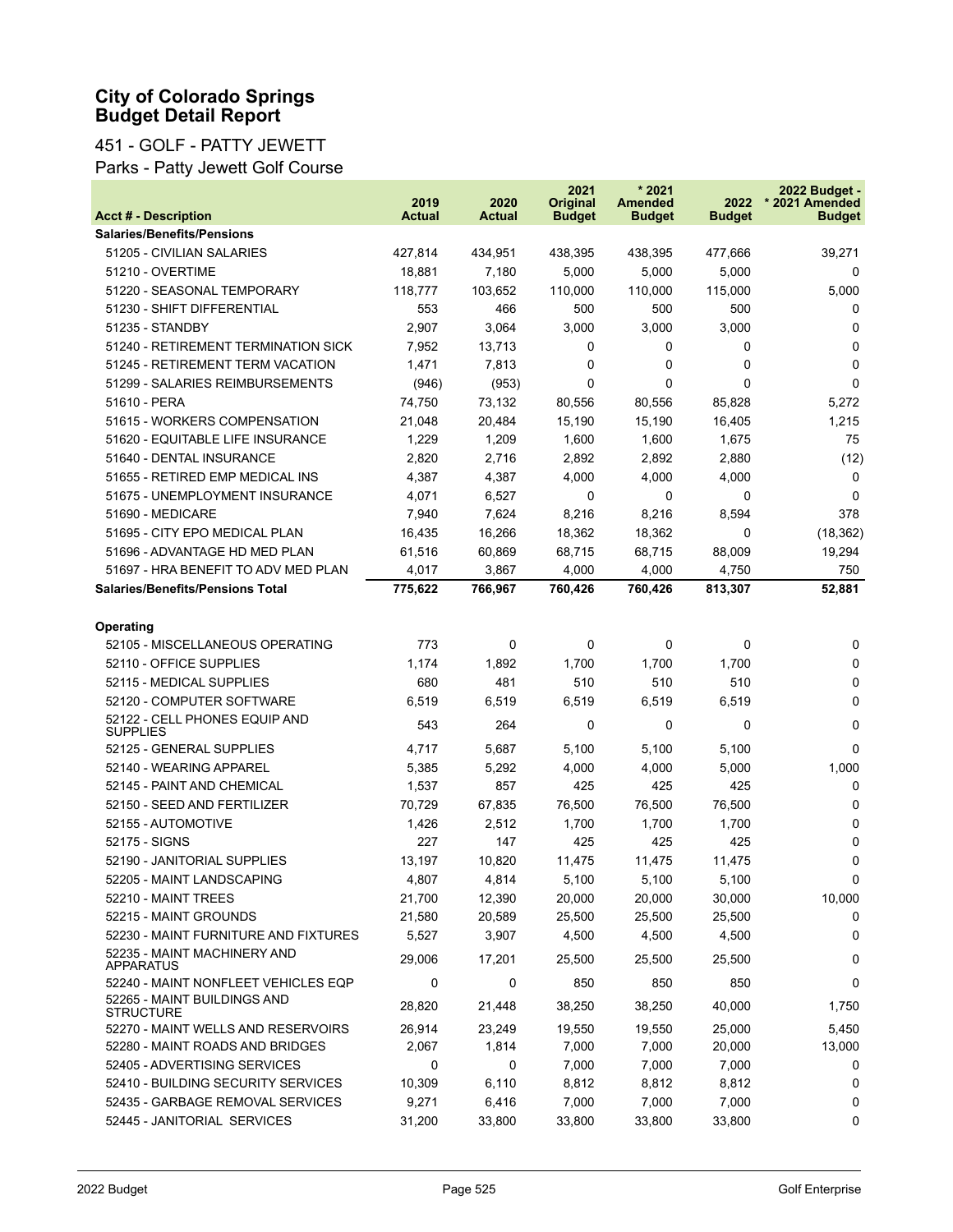#### 451 - GOLF - PATTY JEWETT

Parks - Patty Jewett Golf Course

| <b>Acct # - Description</b>                     | 2019<br><b>Actual</b> | 2020<br><b>Actual</b> | 2021<br><b>Original</b><br><b>Budget</b> | $*2021$<br><b>Amended</b><br><b>Budget</b> | 2022<br><b>Budget</b> | 2022 Budget -<br>* 2021 Amended<br><b>Budget</b> |
|-------------------------------------------------|-----------------------|-----------------------|------------------------------------------|--------------------------------------------|-----------------------|--------------------------------------------------|
| 52450 - LAUNDRY AND CLEANING<br><b>SERVICES</b> | 1,031                 | 2,987                 | 2,200                                    | 2,200                                      | 2,200                 | 0                                                |
| 52465 - MISCELLANEOUS SERVICES                  | 351                   | 328                   | 200                                      | 200                                        | 200                   | 0                                                |
| 52565 - PEST CONTROL                            | 8,998                 | 1,485                 | 1,500                                    | 1,500                                      | 1,500                 | $\Omega$                                         |
| 52568 - BANK AND INVESTMENT FEES                | 670                   | 1,144                 | 2,442                                    | 2,442                                      | 1,837                 | (605)                                            |
| 52575 - SERVICES                                | 305,148               | 239,274               | 265,000                                  | 265,000                                    | 265,000               | 0                                                |
| 52605 - CAR MILEAGE                             | 146                   | 0                     | 340                                      | 340                                        | 340                   | 0                                                |
| 52615 - DUES AND MEMBERSHIP                     | 2,800                 | 3,710                 | 3,201                                    | 3,201                                      | 3,201                 | 0                                                |
| 52625 - MEETING EXPENSES IN TOWN                | 0                     | 0                     | 404                                      | 404                                        | 404                   | 0                                                |
| 52630 - TRAINING                                | 1,279                 | 276                   | 4,250                                    | 4,250                                      | 4,250                 | 0                                                |
| 52645 - SUBSCRIPTIONS                           | 0                     | 0                     | 255                                      | 255                                        | 255                   | 0                                                |
| 52655 - TRAVEL OUT OF TOWN                      | 5,446                 | 4,794                 | 6,000                                    | 6,000                                      | 6,000                 | 0                                                |
| 52731 - STATE CNTY PPRTA TAX                    | 4,884                 | 4,815                 | 4,000                                    | 4,000                                      | 4,000                 | 0                                                |
| 52736 - CELL PHONE AIRTIME                      | 21                    | 0                     | 0                                        | 0                                          | 0                     | 0                                                |
| 52738 - CELL PHONE BASE CHARGES                 | 3,267                 | 3,183                 | 5,860                                    | 5,860                                      | 5,860                 | $\Omega$                                         |
| 52740 - GENERAL INSURANCE-CITY                  | 23,780                | 30,808                | 41,751                                   | 41,751                                     | 60,000                | 18,249                                           |
| 52742 - STORMWATER FEE                          | 6,325                 | 6,509                 | 6,264                                    | 6,264                                      | 6,264                 | 0                                                |
| 52745 - UTILITIES                               | (12, 512)             | (8, 471)              | 0                                        | 0                                          | 0                     | 0                                                |
| 52746 - UTILITIES ELECTRIC                      | 62,796                | 57,838                | 65,859                                   | 65,859                                     | 65,859                | 0                                                |
| 52747 - UTILITIES GAS                           | 16,364                | 12,051                | 17,182                                   | 17,182                                     | 17,182                | 0                                                |
| 52748 - UTILITIES SEWER                         | 10,023                | 7,438                 | 10,324                                   | 10,324                                     | 10,324                | 0                                                |
| 52749 - UTILITIES WATER                         | 314,350               | 377,338               | 340,639                                  | 340,639                                    | 340,639               | 0                                                |
| 52765 - LEASE PURCHASE PAYMENTS                 | 1,278                 | 0                     | 99,549                                   | 99,549                                     | 99,549                | 0                                                |
| 52770 - SAFETY EQUIPMENT                        | 0                     | 1,469                 | 1,020                                    | 1,020                                      | 1,020                 | 0                                                |
| 52775 - MINOR EQUIPMENT                         | 7,488                 | 4,670                 | 9,000                                    | 9,000                                      | 9,000                 | 0                                                |
| 52776 - PRINTER CONSOLIDATION COST              | 1,558                 | 1,524                 | 1,600                                    | 1,600                                      | 1,600                 | 0                                                |
| 52795 - RENTAL OF EQUIPMENT                     | 1,504                 | 442                   | 2,550                                    | 2,550                                      | 2,550                 | $\Omega$                                         |
| 52805 - ADMIN PRORATED CHARGES                  | 104,976               | 146,584               | 190,834                                  | 190,834                                    | 166,377               | (24, 457)                                        |
| 52872 - MAINT FLEET VEHICLES EQP                | 23,074                | 14,327                | 20,000                                   | 20,000                                     | 20,000                | 0                                                |
| 52874 - OFFICE SERVICES PRINTING                | 402                   | 65                    | 425                                      | 425                                        | 425                   | 0                                                |
| 52970 - ENVIRON PROTECTION PROGRAM              | 10,725                | 10,725                | 10,725                                   | 10,725                                     | 10,725                | 0                                                |
| 52999 - COVID19 OPER REIMB                      | 0                     | (1,702)               | 0                                        | 0                                          | 0                     | $\Omega$                                         |
| 65185 - PRINCIPAL                               | 0                     | 0                     | 340,000                                  | 340,000                                    | 0                     | (340,000)                                        |
| 65307 - PENSION EXPENSE                         | (185, 172)            | (21, 191)             | 0                                        | 0                                          | 0                     | 0                                                |
| 65313 - OPEB EXPENSE                            | 3,227                 | 3,707                 | 0                                        | 0                                          | 0                     | 0                                                |
| <b>Operating Total</b>                          | 1,022,335             | 1,160,171             | 1,764,590                                | 1,764,590                                  | 1,448,977             | (315, 613)                                       |
| <b>Capital Outlay</b>                           |                       |                       |                                          |                                            |                       |                                                  |
| 53050 - MACHINERY AND APPARATUS                 | 0                     | 0                     | 0                                        | 0                                          | 90,000                | 90,000                                           |
| 53090 - BUILDINGS AND STRUCTURES                | 300,269               | 0                     | 330,000                                  | 330,000                                    | 600,000               | 270,000                                          |
| <b>Capital Outlay Total</b>                     | 300,269               | 0                     | 330,000                                  | 330,000                                    | 690,000               | 360,000                                          |
| <b>Grand Total</b>                              | 2,098,226             | 1,927,138             | 2,855,016                                | 2,855,016                                  | 2,952,284             | 97,268                                           |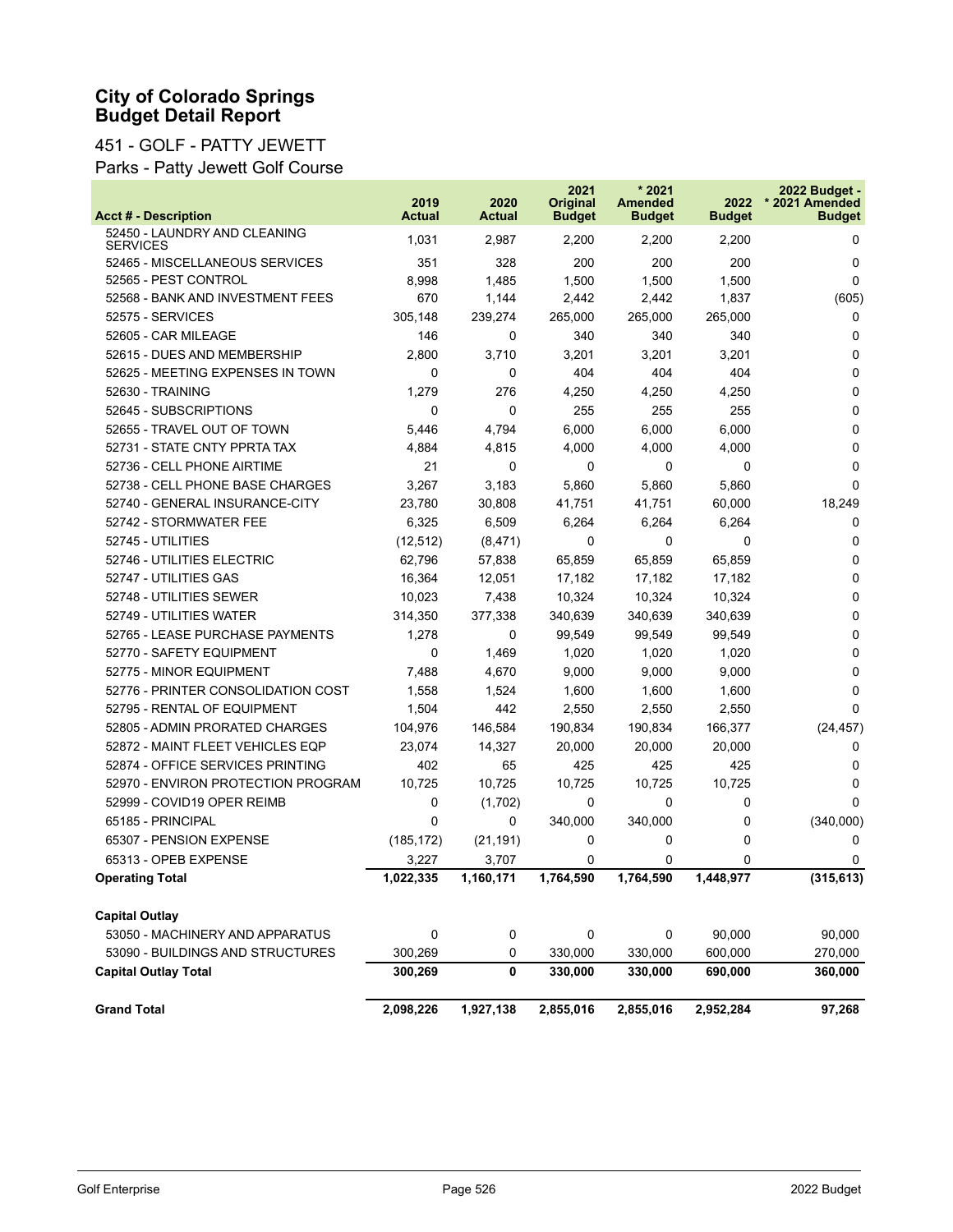#### 451 - GOLF - PATTY JEWETT Parks - Patty Jewett Golf Course

|                                     | 2019          | 2020          | 2021<br><b>Original</b> | $*2021$<br><b>Amended</b> | 2022          | 2022 Budget -<br>* 2021 Amended |
|-------------------------------------|---------------|---------------|-------------------------|---------------------------|---------------|---------------------------------|
| <b>Acct # - Description</b>         | <b>Actual</b> | <b>Actual</b> | <b>Budget</b>           | <b>Budget</b>             | <b>Budget</b> | <b>Budget</b>                   |
| Revenue                             |               |               |                         |                           |               |                                 |
| 41720 - ANNUAL ADULT                | 25,800        | 20,400        | 25,800                  | 25,800                    | 0             | (25, 800)                       |
| 41723 - PERMIT ROUND PRIME          | 70,889        | 0             | 0                       | $\Omega$                  | $\Omega$      | $\Omega$                        |
| 41725 - ANNUAL SENIOR               | 39,550        | 27.825        | 39.550                  | 39.550                    | $\Omega$      | (39, 550)                       |
| 41735 - 18 HOLE ROUND               | 274,529       | 671,401       | 732,224                 | 732,224                   | 625,947       | (106, 277)                      |
| 41737 - 18 HOLE ROUND PRIME         | 281,050       | $\Omega$      | 0                       | 0                         | 451,152       | 451,152                         |
| 41738 - 18 HOLE ROUND JUNIOR        | 6,440         | 0             | 0                       | 0                         | 1,940         | 1,940                           |
| 41740 - 9 HOLE ROUND                | 454,155       | 892.724       | 979,742                 | 979,742                   | 740,378       | (239, 364)                      |
| 41743 - 9 HOLE ROUND PRIME          | 313,632       | 0             | 0                       | 0                         | 441,074       | 441,074                         |
| 41744 - 9 HOLE ROUND JUNIOR         | 4,530         | 0             | 0                       | 0                         | 3,310         | 3,310                           |
| 41745 - HIGH SCHOOLS                | 2,000         | 800           | 2,000                   | 2,000                     | 2,000         | $\mathbf{0}$                    |
| 41750 - CITY CART FEES DAILY        | 364,959       | 312.083       | 406,995                 | 406,995                   | 406,980       | (15)                            |
| 41755 - CONCESSIONS GRILL           | 253,579       | 162,414       | 202,863                 | 202,863                   | 268,373       | 65,510                          |
| 41760 - CONCESSIONS PRO SHOP        | 10,500        | 9,625         | 10,500                  | 10,500                    | 10,500        | $\mathbf{0}$                    |
| 41775 - MISCELLANEOUS GOLF          | 0             | 250           | 0                       | 0                         | 0             | 0                               |
| 41780 - PERMIT ROUND                | 187,272       | 414,060       | 433,764                 | 433,764                   | 0             | (433, 764)                      |
| 43080 - FEDERAL SHARE               | $\Omega$      | 389,607       | 0                       | 0                         | 0             | 0                               |
| 43180 - GAIN LOSS INV MKT VALUE     | 21,373        | 29,807        | 0                       | 0                         | 0             | 0                               |
| 44025 - CASH OVER SHORT             | 3,337         | (588)         | 0                       | 0                         | $\Omega$      | $\Omega$                        |
| 44040 - SALE OF PROPERTY            | 3,995         | 0             | 0                       | 0                         | $\Omega$      | $\Omega$                        |
| 44050 - GAIN LOSS ON SALE OF ASSETS | (68, 239)     | 0             | 0                       | 0                         | $\Omega$      | $\Omega$                        |
| 46025 - INTEREST                    | 30,005        | 33,864        | 22,200                  | 22,200                    | 16,700        | (5,500)                         |
| <b>Total Revenue</b>                | 2,279,356     | 2,964,272     | 2,855,638               | 2,855,638                 | 2,968,354     | 112,716                         |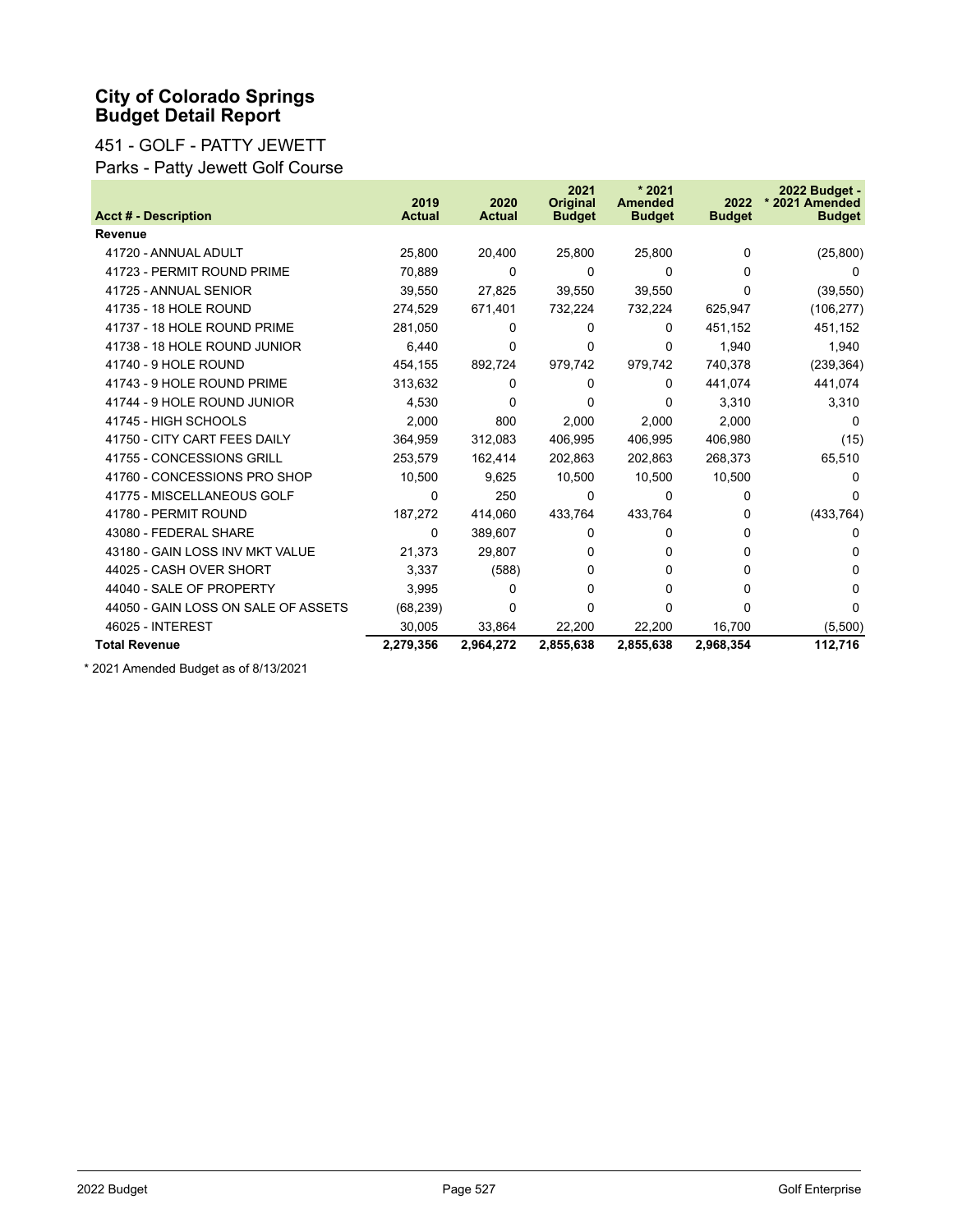## 455 - GOLF - VALLEY HI

Parks - Valley Hi Golf Course

|                                                  | 2019    | 2020          | 2021<br><b>Original</b> | $*2021$<br><b>Amended</b> | 2022          | 2022 Budget -<br>* 2021 Amended |
|--------------------------------------------------|---------|---------------|-------------------------|---------------------------|---------------|---------------------------------|
| <b>Acct # - Description</b>                      | Actual  | <b>Actual</b> | <b>Budget</b>           | <b>Budget</b>             | <b>Budget</b> | <b>Budget</b>                   |
| <b>Salaries/Benefits/Pensions</b>                |         |               |                         |                           |               |                                 |
| 51205 - CIVILIAN SALARIES                        | 172,067 | 176,189       | 177,563                 | 177,563                   | 199,228       | 21,665                          |
| 51210 - OVERTIME                                 | 5,014   | (807)         | 2,550                   | 2,550                     | 2,550         | 0                               |
| 51220 - SEASONAL TEMPORARY                       | 55,906  | 61,284        | 64,600                  | 64,600                    | 64,600        | 0                               |
| 51230 - SHIFT DIFFERENTIAL                       | 452     | 397           | 500                     | 500                       | 500           | 0                               |
| 51235 - STANDBY                                  | 3,526   | 3,669         | 3,500                   | 3,500                     | 3,500         | $\mathbf 0$                     |
| 51240 - RETIREMENT TERMINATION SICK              | 2,324   | 1,806         | 0                       | 0                         | 0             | 0                               |
| 51245 - RETIREMENT TERM VACATION                 | 590     | (2,690)       | 0                       | 0                         | 0             | $\mathbf 0$                     |
| 51260 - VACATION BUY PAY OUT                     | 850     | 0             | 0                       | 0                         | 0             | $\mathbf 0$                     |
| 51299 - SALARIES REIMBURSEMENTS                  | (1,064) | (715)         | 0                       | 0                         | 0             | $\mathbf 0$                     |
| 51610 - PERA                                     | 31,363  | 32,965        | 36,044                  | 36,044                    | 38,201        | 2,157                           |
| 51615 - WORKERS COMPENSATION                     | 10,670  | 11,113        | 7,867                   | 7,867                     | 8,952         | 1,085                           |
| 51620 - EQUITABLE LIFE INSURANCE                 | 487     | 484           | 633                     | 633                       | 706           | 73                              |
| 51640 - DENTAL INSURANCE                         | 1,414   | 1,300         | 1,384                   | 1,384                     | 1,380         | (4)                             |
| 51655 - RETIRED EMP MEDICAL INS                  | 1,097   | 1,097         | 1,000                   | 1,000                     | 1,000         | 0                               |
| 51690 - MEDICARE                                 | 3,324   | 3,427         | 3,677                   | 3,677                     | 3,826         | 149                             |
| 51696 - ADVANTAGE HD MED PLAN                    | 31,399  | 28,627        | 32,318                  | 32,318                    | 34,933        | 2,615                           |
| 51697 - HRA BENEFIT TO ADV MED PLAN              | 1,902   | 1,692         | 1,750                   | 1,750                     | 1,750         | 0                               |
| <b>Salaries/Benefits/Pensions Total</b>          | 321,321 | 319,838       | 333,386                 | 333,386                   | 361,126       | 27,740                          |
|                                                  |         |               |                         |                           |               |                                 |
| Operating                                        |         |               |                         |                           |               |                                 |
| 52110 - OFFICE SUPPLIES                          | 152     | 627           | 400                     | 400                       | 400           | 0                               |
| 52115 - MEDICAL SUPPLIES                         | 0       | 0             | 150                     | 150                       | 150           | 0                               |
| 52120 - COMPUTER SOFTWARE                        | 6,519   | 6,519         | 6,924                   | 6,924                     | 6,924         | 0                               |
| 52122 - CELL PHONES EQUIP AND<br><b>SUPPLIES</b> | 0       | 44            | 0                       | 0                         | 0             | $\mathbf 0$                     |
| 52125 - GENERAL SUPPLIES                         | 509     | 762           | 2,317                   | 2,317                     | 2,317         | 0                               |
| 52135 - POSTAGE                                  | 0       | 12            | 0                       | 0                         | 0             | 0                               |
| 52140 - WEARING APPAREL                          | 1,566   | 1,870         | 1,900                   | 1,900                     | 2,000         | 100                             |
| 52145 - PAINT AND CHEMICAL                       | 0       | 44            | 0                       | 0                         | 0             | 0                               |
| 52150 - SEED AND FERTILIZER                      | 50,737  | 35,471        | 51,000                  | 51,000                    | 51,000        | $\Omega$                        |
| 52155 - AUTOMOTIVE                               | 1,402   | 1,900         | 1,500                   | 1,500                     | 2,000         | 500                             |
| 52175 - SIGNS                                    | 0       | 0             | 4,500                   | 4,500                     | 4,500         | $\Omega$                        |
| 52190 - JANITORIAL SUPPLIES                      | 3,925   | 3,133         | 3,500                   | 3,500                     | 4,500         | 1,000                           |
| 52205 - MAINT LANDSCAPING                        | 687     | 830           | 850                     | 850                       | 850           | 0                               |
| 52210 - MAINT TREES                              | 2,700   | 0             | 3,570                   | 3,570                     | 5,000         | 1,430                           |
| 52215 - MAINT GROUNDS                            | 1,227   | (3,490)       | 6,000                   | 6,000                     | 6,000         | 0                               |
| 52225 - MAINT OF COMPUTER SOFTWARE               | 0       | 65            | 0                       | 0                         | 0             | 0                               |
| 52230 - MAINT FURNITURE AND FIXTURES             | 3,668   | 330           | 850                     | 850                       | 850           | 0                               |
| 52235 - MAINT MACHINERY AND<br><b>APPARATUS</b>  | 32,172  | 18,910        | 25,000                  | 25,000                    | 25,000        | 0                               |
| 52240 - MAINT NONFLEET VEHICLES EQP              | 6,745   | 4,323         | 4,500                   | 4,500                     | 4,500         | 0                               |
| 52265 - MAINT BUILDINGS AND<br><b>STRUCTURE</b>  | 20,968  | 35,101        | 25,500                  | 25,500                    | 32,500        | 7,000                           |
| 52270 - MAINT WELLS AND RESERVOIRS               | 8,697   | 11,498        | 15,300                  | 15,300                    | 15,300        | 0                               |
| 52280 - MAINT ROADS AND BRIDGES                  | 180     | (17,500)      | 850                     | 850                       | 850           | 0                               |
| 52405 - ADVERTISING SERVICES                     | 0       | 0             | 2,500                   | 2,500                     | 2,500         | 0                               |
| 52410 - BUILDING SECURITY SERVICES               | 3,366   | 3,508         | 3,500                   | 3,500                     | 3,500         | 0                               |
| 52435 - GARBAGE REMOVAL SERVICES                 | 6,508   | 5,189         | 4,739                   | 4,739                     | 4,739         | 0                               |
| 52445 - JANITORIAL SERVICES                      | 16,947  | 18,200        | 18,200                  | 18,200                    | 18,200        | 0                               |
| 52450 - LAUNDRY AND CLEANING<br><b>SERVICES</b>  | 1,398   | 3,066         | 1,836                   | 1,836                     | 1,836         | 0                               |
| 52465 - MISCELLANEOUS SERVICES                   | 527     | 326           | 387                     | 387                       | 387           | 0                               |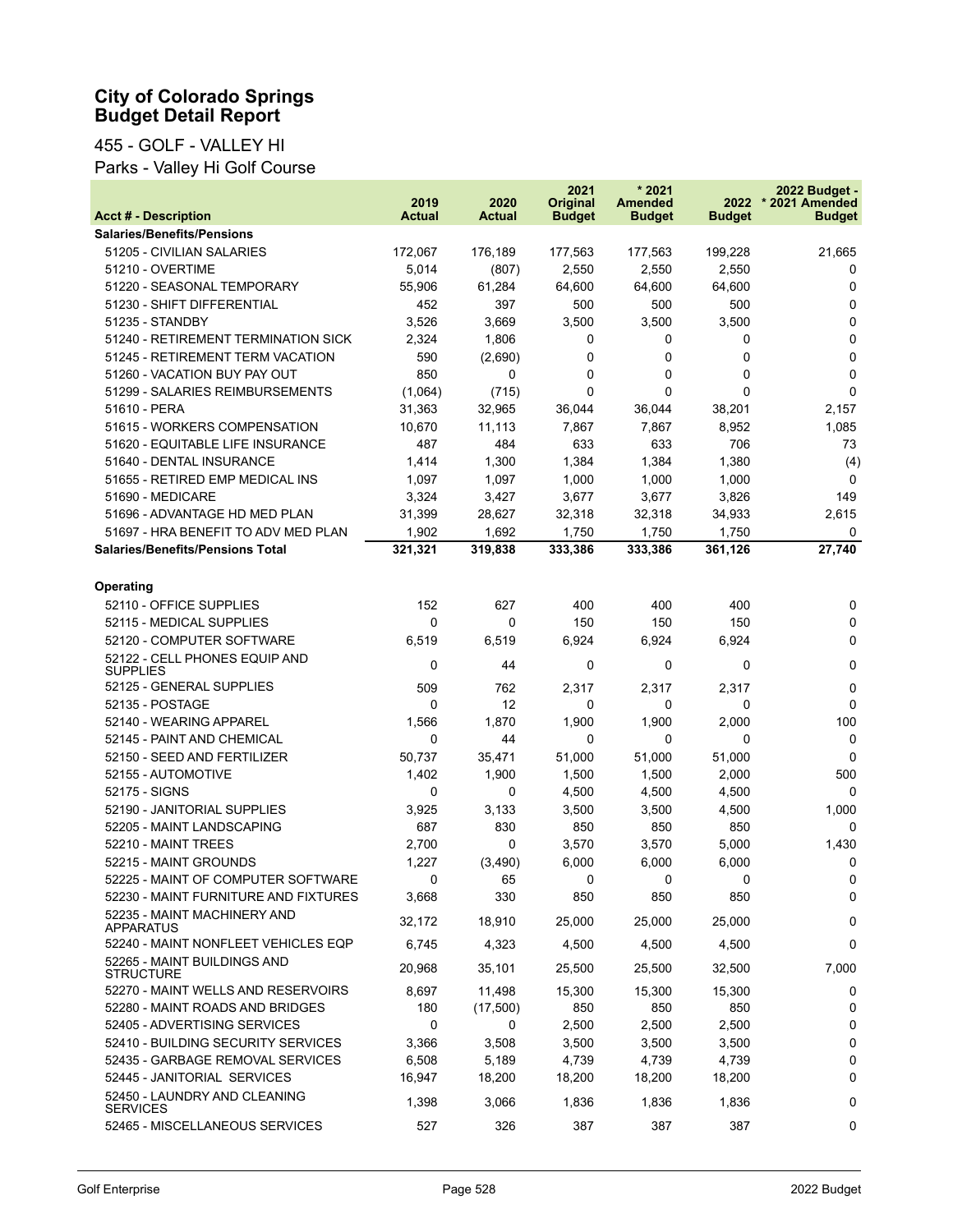## 455 - GOLF - VALLEY HI

Parks - Valley Hi Golf Course

| <b>Acct # - Description</b>        | 2019<br><b>Actual</b> | 2020<br><b>Actual</b> | 2021<br><b>Original</b><br><b>Budget</b> | $*2021$<br><b>Amended</b><br><b>Budget</b> | 2022<br><b>Budget</b> | 2022 Budget -<br>* 2021 Amended<br><b>Budget</b> |
|------------------------------------|-----------------------|-----------------------|------------------------------------------|--------------------------------------------|-----------------------|--------------------------------------------------|
| 52565 - PEST CONTROL               | 2,150                 | 1,998                 | 2,000                                    | 2,000                                      | 2,000                 | 0                                                |
| 52568 - BANK AND INVESTMENT FEES   | 181                   | 304                   | 649                                      | 649                                        | 517                   | (132)                                            |
| 52575 - SERVICES                   | 183,251               | 170,462               | 150,000                                  | 150,000                                    | 150,000               | 0                                                |
| 52578 - INTERPRETING SERVICES      | 65                    | 0                     | 0                                        | 0                                          | 0                     | 0                                                |
| 52615 - DUES AND MEMBERSHIP        | 1,295                 | 1,438                 | 1,215                                    | 1,215                                      | 1,500                 | 285                                              |
| 52625 - MEETING EXPENSES IN TOWN   | 0                     | 0                     | 85                                       | 85                                         | 85                    | 0                                                |
| 52630 - TRAINING                   | 1,350                 | 60                    | 1,445                                    | 1,445                                      | 2,500                 | 1,055                                            |
| 52655 - TRAVEL OUT OF TOWN         | 2,775                 | (905)                 | 2,125                                    | 2,125                                      | 2,125                 | 0                                                |
| 52705 - COMMUNICATIONS             | 1,392                 | 0                     | 0                                        | 0                                          | 0                     | 0                                                |
| 52731 - STATE CNTY PPRTA TAX       | 2,211                 | 2,180                 | 2,500                                    | 2,500                                      | 2,500                 | 0                                                |
| 52738 - CELL PHONE BASE CHARGES    | 1,668                 | 764                   | 2,125                                    | 2,125                                      | 2,125                 | $\mathbf{0}$                                     |
| 52740 - GENERAL INSURANCE-CITY     | 18,662                | 23,114                | 27,961                                   | 27,961                                     | 40,130                | 12,169                                           |
| 52742 - STORMWATER FEE             | 5,123                 | 5,123                 | 5,123                                    | 5,123                                      | 5,123                 | 0                                                |
| 52745 - UTILITIES                  | (3,000)               | (1,708)               | 0                                        | 0                                          | 0                     | 0                                                |
| 52746 - UTILITIES ELECTRIC         | 41,020                | 38,316                | 41,086                                   | 41,086                                     | 41,086                | $\Omega$                                         |
| 52747 - UTILITIES GAS              | 13,191                | 10,986                | 14,700                                   | 14,700                                     | 14,700                | 0                                                |
| 52748 - UTILITIES SEWER            | 4,249                 | 3,397                 | 3,500                                    | 3,500                                      | 3,500                 | 0                                                |
| 52749 - UTILITIES WATER            | 174,822               | 228,775               | 180,000                                  | 180,000                                    | 180,000               | $\mathbf 0$                                      |
| 52765 - LEASE PURCHASE PAYMENTS    | 2,602                 | 1,311                 | 34,000                                   | 34,000                                     | 130,690               | 96,690                                           |
| 52770 - SAFETY EQUIPMENT           | 0                     | 701                   | 700                                      | 700                                        | 700                   | 0                                                |
| 52775 - MINOR EQUIPMENT            | 1,430                 | 880                   | 5,000                                    | 5,000                                      | 5,000                 | 0                                                |
| 52776 - PRINTER CONSOLIDATION COST | 512                   | 513                   | 500                                      | 500                                        | 500                   | 0                                                |
| 52795 - RENTAL OF EQUIPMENT        | 0                     | 0                     | 600                                      | 600                                        | 600                   | $\Omega$                                         |
| 52805 - ADMIN PRORATED CHARGES     | 71,064                | 88,735                | 107,609                                  | 107,609                                    | 100,764               | (6, 845)                                         |
| 52872 - MAINT FLEET VEHICLES EQP   | 12,675                | 15,005                | 17,000                                   | 17,000                                     | 17,000                | 0                                                |
| 52874 - OFFICE SERVICES PRINTING   | 64                    | 77                    | 250                                      | 250                                        | 250                   | 0                                                |
| 52970 - ENVIRON PROTECTION PROGRAM | 2,550                 | 2,550                 | 2,550                                    | 2,550                                      | 2,550                 | 0                                                |
| 52999 - COVID19 OPER REIMB         | 0                     | (869)                 | 0                                        | 0                                          | 0                     | 0                                                |
| 65307 - PENSION EXPENSE            | (73, 180)             | (11,085)              | 0                                        | 0                                          | 0                     | 0                                                |
| 65313 - OPEB EXPENSE               | 1,060                 | 723                   | 0                                        | 0                                          | 0                     | 0                                                |
| <b>Operating Total</b>             | 639,782               | 713,583               | 788,496                                  | 788,496                                    | 901,748               | 113,252                                          |
| <b>Grand Total</b>                 | 961,103               | 1,033,421             | 1,121,882                                | 1,121,882                                  | 1,262,874             | 140,992                                          |
| <b>Revenue</b>                     |                       |                       |                                          |                                            |                       |                                                  |
| 41720 - ANNUAL ADULT               | 10,800                | 9,000                 | 10,800                                   | 10,800                                     | 0                     | (10, 800)                                        |
| 41723 - PERMIT ROUND PRIME         | 45,578                | 0                     | 0                                        | 0                                          | 0                     | 0                                                |
| 41725 - ANNUAL SENIOR              | 18,375                | 17,500                | 18,375                                   | 18,375                                     | 0                     | (18, 375)                                        |
| 41733 - FIRST TEE 9 HOLE           | 535                   | 0                     | 440                                      | 440                                        | 440                   | 0                                                |
| 41734 - FIRST TEE 18 HOLE          | 190                   | 0                     | 170                                      | 170                                        | 170                   | 0                                                |
| 41735 - 18 HOLE ROUND              | 152,394               | 484,281               | 380,207                                  | 380,207                                    | 312,872               | (67, 335)                                        |
| 41737 - 18 HOLE ROUND PRIME        | 180,145               | 0                     | 0                                        | 0                                          | 245,466               | 245,466                                          |
| 41738 - 18 HOLE ROUND JUNIOR       | 7,600                 | 0                     | 0                                        | 0                                          | 6,260                 | 6,260                                            |
| 41740 - 9 HOLE ROUND               | 206,063               | 311,823               | 368,271                                  | 368,271                                    | 314,906               | (53, 365)                                        |
| 41743 - 9 HOLE ROUND PRIME         | 95,094                | 0                     | 0                                        | 0                                          | 120,560               | 120,560                                          |
| 41744 - 9 HOLE ROUND JUNIOR        | 2,610                 | 0                     | 0                                        | 0                                          | 1,560                 | 1,560                                            |
| 41745 - HIGH SCHOOLS               | 800                   | 2,000                 | 800                                      | 800                                        | 1,600                 | 800                                              |
| 41746 - SHORT COURSE               | 255                   | 5                     | 80                                       | 80                                         | 80                    | 0                                                |
| 41748 - JUNIOR ADD ON              | 5                     | 0                     | 0                                        | 0                                          | 0                     | 0                                                |
| 41750 - CITY CART FEES DAILY       | 208,124               | 224,745               | 225,675                                  | 225,675                                    | 225,675               | 0                                                |
| 41755 - CONCESSIONS GRILL          | 35,891                | 11,842                | 28,891                                   | 28,891                                     | 35,891                | 7,000                                            |
| 41760 - CONCESSIONS PRO SHOP       | 10,500                | 9,625                 | 10,500                                   | 10,500                                     | 10,500                | 0                                                |